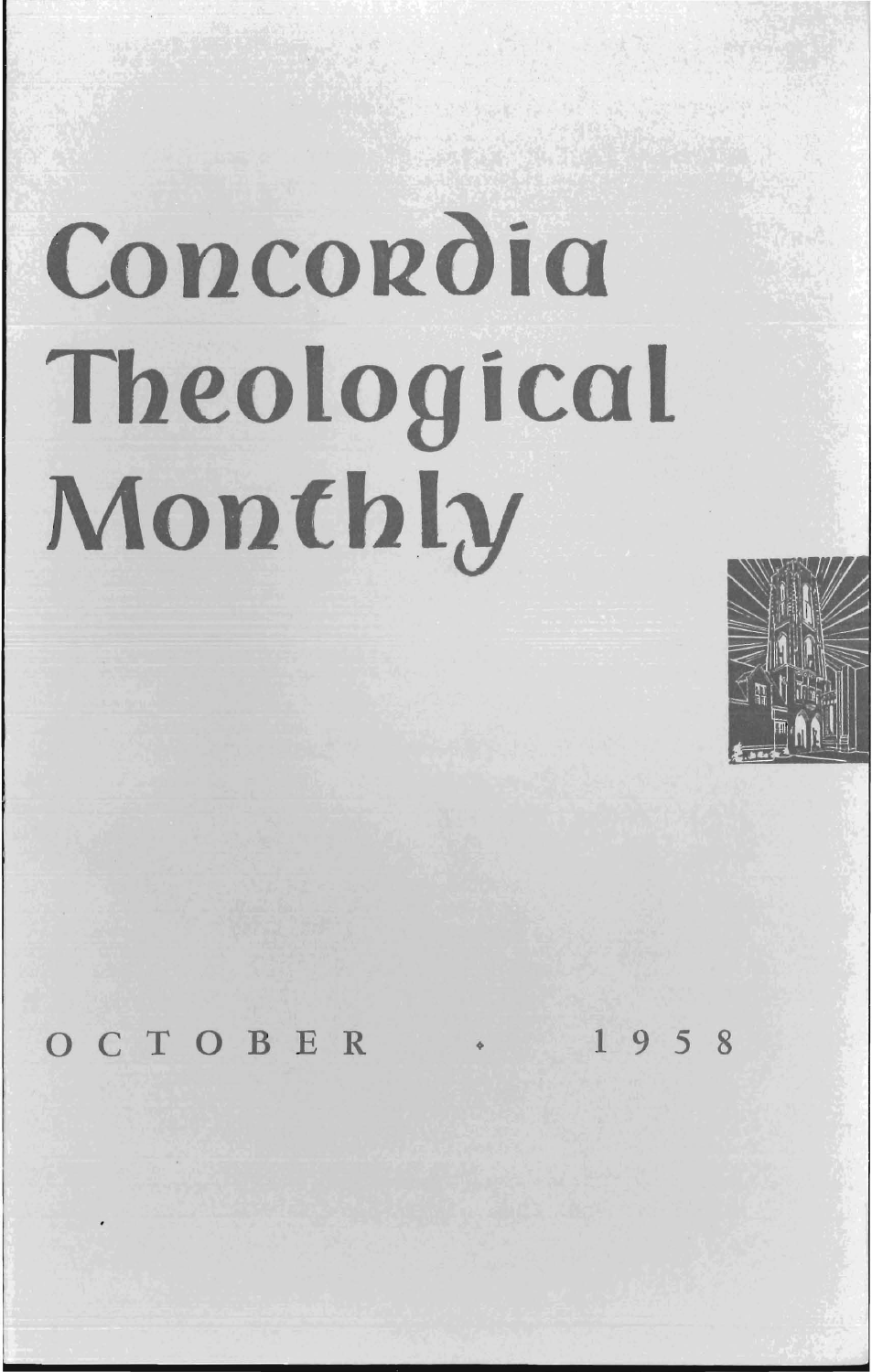# FASTING AMONG CHURCHMEN

The *Anglican Theological Review* (April 1958), under this heading, offers a very helpful article on the subject of fasting. It first describes the four different types of fasting in Christian practice: the spiritual, the moral, the ecclesiastical, and the natural, which serve the abstinence from sin and forbidden pleasure, promote temperance in all things, observe the fasting commandments of the church, and prepare for the proper reception of the sacraments. It then traces fasting, as it is observed in the Roman Church, back to Jewish and Gentile patterns, shows that the Anglican Church, while suggesting fasts for certain church feasts, does not insist upon a uniform practice, and in conclusion points out a worthwhile substitute for fasting. We read: "If the Church ... does not define and impose a common method of fasting, there is at least a way of developing a common end for which the discipline of fasting is undertaken. Let us suppose that each individual member of the church, young and old, is left to decide what act of self-denial he or she will cultivate on the days of fasting and abstinence; or possibly, let the specific form of self-denial be decided in family groups, or even by a parish community as a whole. The Church could at least set a particular object (for example, a missionary or charitable object) to which the saving made by self-denial might be directed. At certain stated times these offerings would be gathered from the whole people of God in a conscious, deliberate oblation Churchwide in scope, at which every member would be expected to share. In this way, the several individual forms of 'fasting' would be caught up into a commonly accepted purpose, and every member would thereby be brought into a concern, not so much about his own ascetic effort, but rather about the goal of corporate endeavor. The reason we suggest a money-offering rather than some other form of common enterprise, such as prayer and study groups, is that a money-offering is more readily organized so as to involve every single member of the Church, and that, too, in a way that necessitates for each and every member a real privation of his own good for the common good." JOHN THEODORE MUELLER

#### ORDINATION OF WOMEN IN THE CHURCH OF SWEDEN

*The Lutheran Quarterly* (May 1958) discusses the problems indicated by the given heading very objectively and intelligently. As a state church the Swedish church is subject to the national parliament. But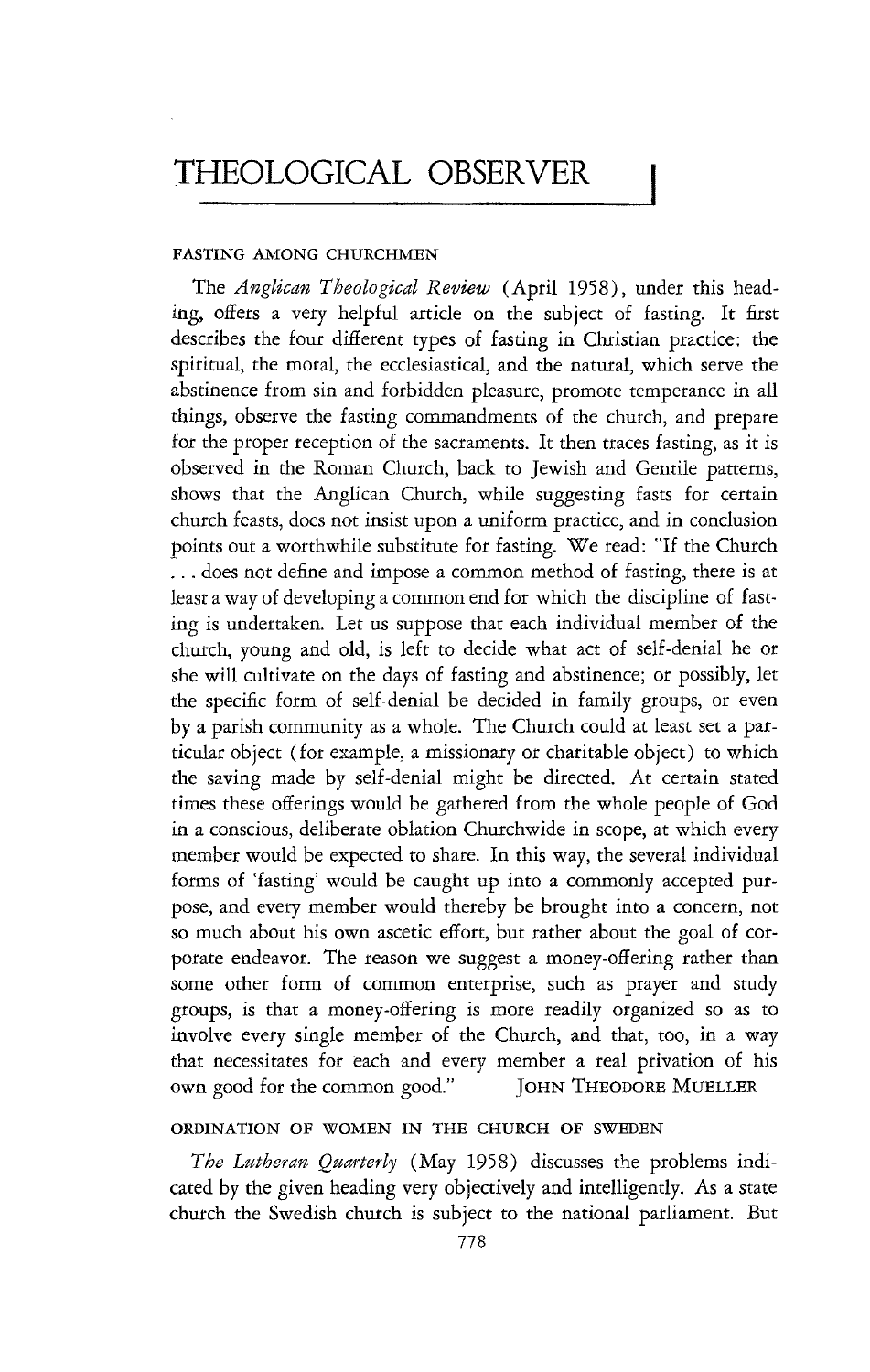every fourth year, or oftener, the church holds a Diet, composed of elected representatives of the church. This Diet in 1957 rejected the government proposal permitting the ordination of women to the ministry of the church, because it is contrary to the teaching of the Bible. Not all representatives of the Diet agreed to this motivation, but all were of the opinion that no decision about the ordination of women should be made until the church had come to a greater unity and clatity in regard to the nature of the church's ministry and the authority of the Bible. The decision of the Diet brought four issues before the church: the authority of Scripture, the nature of the ministry, the relation of the church to the state, and the status of women in church and society. Those who opposed the ordination of women on the basis of the Bible were upheld by some of the high-church group who, in view of the apostolic succession, maintained that the office had been entrusted to men and that women are ineligible. In closing the report the author writes: "As the discussion continues, the question of the relationship of the church to the state becomes more and more serious. Already a member of parliament has raised the question by what right a small part of the nation, such as the church Diet, can veto an act passed by the national parliament. Can the state tolerate such a situation? And, on the other hand, can the church permit a secular body such as the parliament to decide matters of faith and practice? It would seem that either the state must assume complete control and take away the veto power of the Diet, or else the church must be separated from the state and become independent." JOHN THEODORE MUELLER

BRIEF ITEMS FROM NATIONAL LUTHERAN COUNCIL

Blair, Nebr. - The United Evangelical Lutheran Church concluded its 62nd annual convention here by adopting budgets that amounted to \$630,000. This sum includes one third of a "forward phase" plan to raise \$257,000 prior to the UELC's merger with the Evangelical and American Lutheran churches in 1961.

Dr. John M. Jensen was re-elected editor of the *Ansgar Lutheran,*  official periodical of the church, a position he has held since 1936, and the Rev. Lawrence Siersbeck was again named as secretary of the church.

*Belgrade.* - The gold medal of the Yugoslav Red Cross was conferred here upon three Lutheran leaders, among them two from the United States, in gratitude for the relief work of their organizations in Yugoslavia.

The Americans honored were Bernard A. Confer of New York,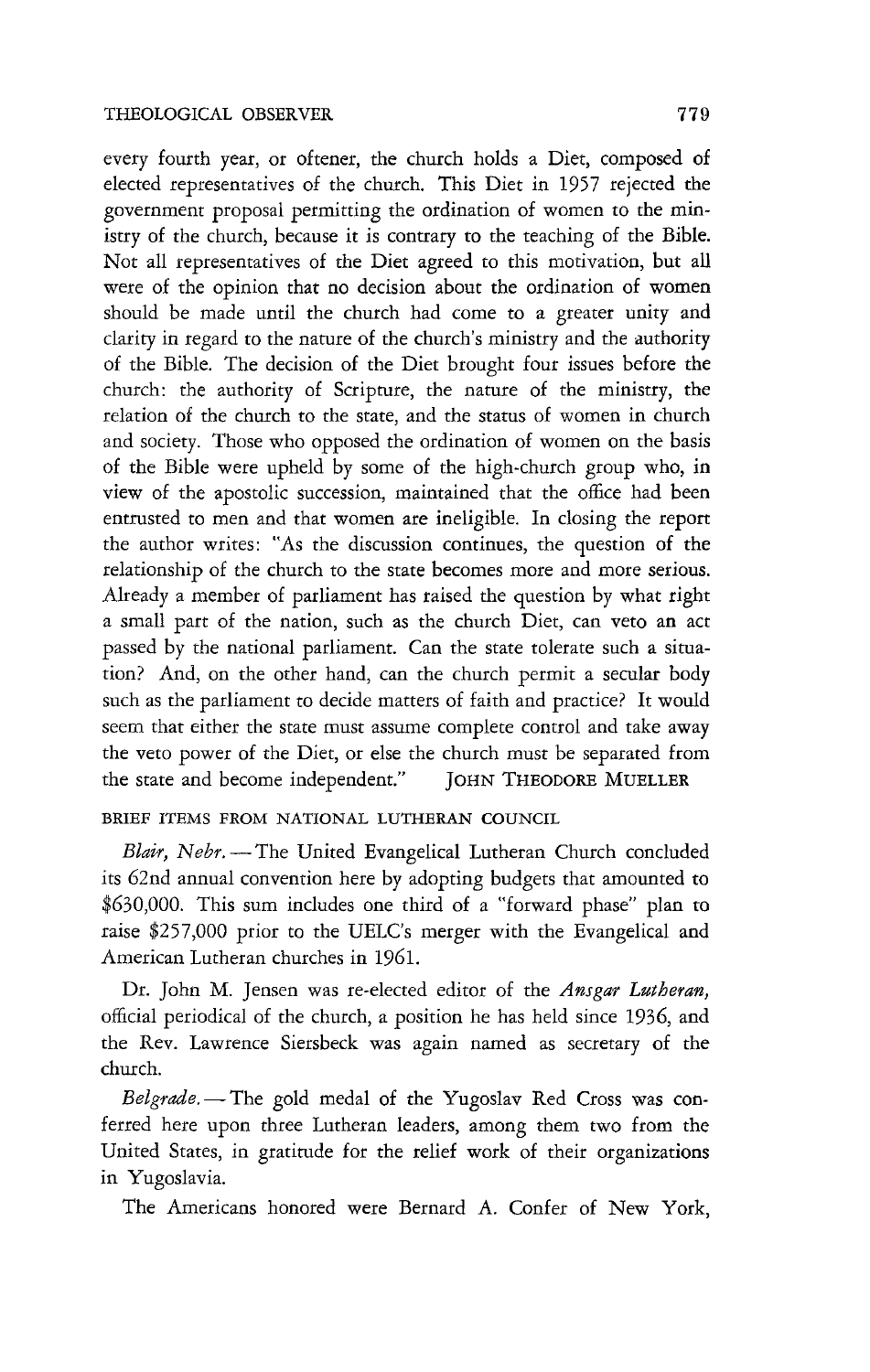executive secretary of Lutheran World Relief, and the Rev. Werner Kuntz of Detroit, executive secretary of the Board of World Relief of The Lutheran Church Missouri Synod, and a member of the LWR board of directors. A recipient of the medal also was the Rev. Mogens Zeuthen of Geneva, Switzerland, minority churches secretary in the Department of World Service of the Lutheran World Federation.

The awards, given during a 10-day visit of the relief officials to Yugoslavia in mid-June, were made by Dr. Pavle Gregoric, president of the Yugoslav Red Cross, in the presence of other officials and staff of the agency.

Also present was Mrs. Patricia Mason, field representative of LWR and Church World Service, which jointly sponsor a feeding program for some two million children in 12,000 school cafeterias throughout the country. Both agencies also ship other relief supplies to Yugoslavia. LWR shipments have totaled more than \$18 million.

*New York.* - The Rev. Charles P. Carroll has resigned after nearly five years as a staff member of the National Lutheran Council, effective July 1. Mr. Carroll has been secretary of the Department of Theological Co-operation in the NLC's Division of Lutheran World Federation Affairs since it was established early in 1956. Previously he had been for two years the administrative assistant to Dr. Paul C. Empie, executive director of the council.

Mr. Carroll has accepted a call to serve as business administrator of San Rafael (Calif.) Military Academy, operated by the Episcopal Diocese of California. In addition, he will also develop a mission parish in nearby Stinson Beach. San Rafael is located 18 miles north of San Francisco and has a population of about 20,000.

Plymouth, Mass. - Lutherans accounted for one fifth of the 200 participants in the sixth national conference on clinical pastoral education held here in mid-June. A number of Lutherans had active roles in the conference, among them the Rev. Carl R. Plack, secretary for chaplaincy services of the National Lutheran Council, who served as program chairman as well as secretary of the advisory committee on clinical pastoral education.

The following Lutherans served as leaders or recorders in discussion and workshop groups: Chaplain Henry Cassler, Medical Center for Federal Prisoners, Springfield, Mo.; Professor John Doberstein, Philadelphia Lutheran Seminary; Chaplain J. Obert Kempson, State Hospital, Columbia, S. c.; Chaplain Edward J. Mahnke, lutheran Hospital, St.louis, Mo.; the Rev. Francis A. Shearer, executive, lutheran Board of Inner Missions, Philadelphia; Professor Charles A. Sullivan, Chicago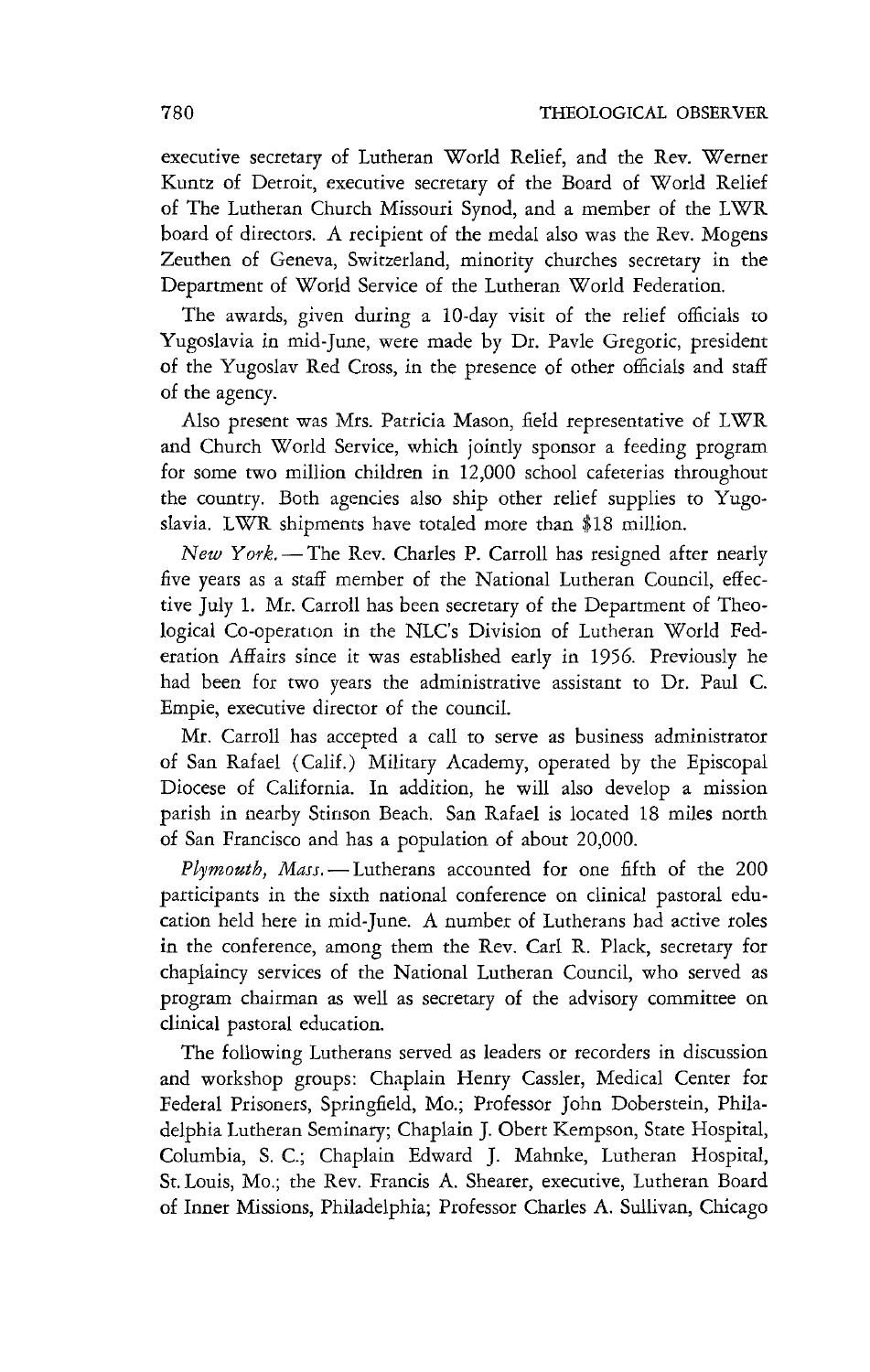Lutheran Seminary; Chaplain Paul Swanson, Lutheran Social Service, Augustana Lutheran Church, Avon, Mass.; and the Rev. Dayton G. Van Deusen, assistant secretary for chaplaincy services, NLC.

The discussion of the theme "Sharing in the Churches' Concern for the Pastoral Ministry" centered in a paper presented by Dr. Samuel H. Miller, adjunct professor of Andover Newton Theological School and Harvard Divinity School. Dr. Miller's dissertation concerned pastoral experience and theological training with the implications of depth psychology for Christian theology.

After the two-day conference, members of Lutheran church groups spent an additional day discussing the relation of clinical pastoral education to theological seminaries, the common Lutheran elements in chaplaincy services and clinical training, the process of accepting students for clinical training and for the ministry, and the procedure for Lutheran approval of chaplain supervisors and of training centers.

*New York*.-Bishop Lajos Ordass has been ousted as head of the Southern District of the Lutheran Church of Hungary, the second time in a decade that he has been removed from episcopal office because of his staunch opposition to Communism.

According to press dispatches received here, the council of the Southern District asked Bishop Ordass to relinquish his office on June 25 and named Dr. Emil Koren, dean of Budapest, to replace him temporarily. The council's action was taken when the Hungarian Government refused to accept the resignation of Bishop Laszlo Dezsery, thus declaring in effect that Bishop Ordass has been holding the post illegally.

Although state approval is necessary for any change in church positions, the government's ruling came nearly two years after Bishop Ordass succeeded Bishop Dezsery when the latter resigned during the abortive revolt in Hungary in the fall of 1956. The situation came to a head when the government was asked by the church council of the Southern District not only to clarify the status of Bishop Ordass but also "to decide on the matter of Bishop Dezsery first of all." Evidently the government lost no time in complying with the request.

The dismissal of Bishop Ordass had been freely predicted in Western church circles since the Hungarian Government launched a campaign last December to restore Communist-approved churchmen to active leadership in the Lutheran Church. The government's move, it said, was aimed at bringing an end to the "lawless conditions existing since the counterrevolution," when Bishop Ordass reorganized the church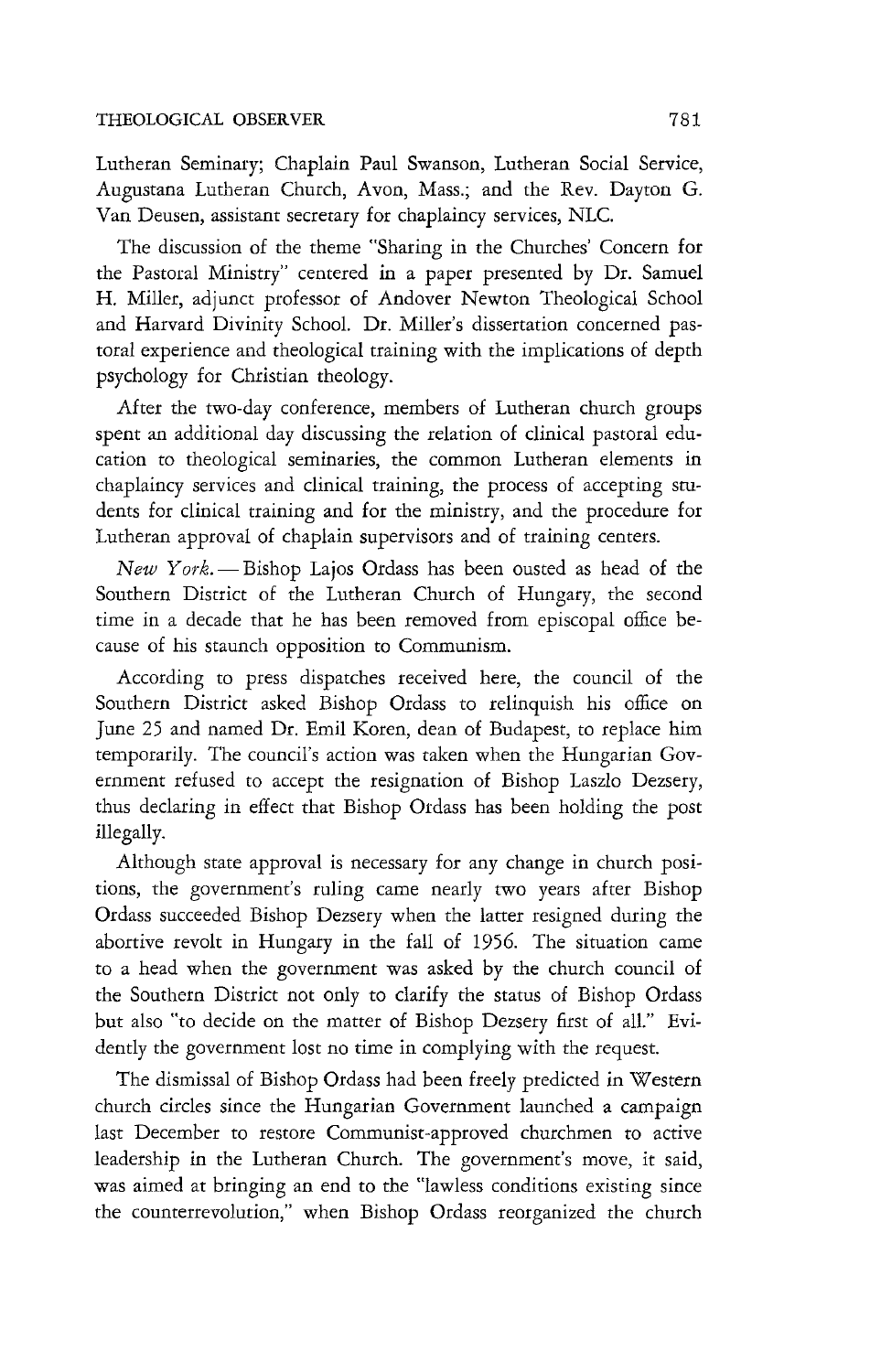to free it from state control of its ecclesiastical affairs. His success in this effort was short-lived.

A year later Bishop Lajos Veto returned as head of the Northern District and also replaced Ordass as presiding bishop of the church. Several other officials known as collaborationists with the Communist regime also resumed office, leaving Bishop Ordass as the chief obstacle to the state's domination of the church. A Budapest radio broadcast announced that Bishop Ordass had to "resign" the post as primate because he found himself "in complete isolation due to his policy of nonco-operation with the government" in working Out an agreement between the church and state. In reporting the new development the station observed that Bishop Ordass' attitude toward the state has "always been hostile."

The pattern followed in the second ouster of Bishop Ordass from leadership in the Hungarian Lutheran Church is almost identical with that which led to his arrest and imprisonment a decade ago. Whether that will be his fate in the present situation is shrouded in uncertainty.

Bishop Ordass attended the first assembly of the Lutheran World Federation at Lund, Sweden, in 1947 and was elected a vice-president of the LWF. After a short visit to the United States he returned to Hungary and plunged into the struggle against nationalization of church schools. Finally, in 1948, he was arrested, tried, and convicted on a trumped-up charge of "foreign currency manipulations," growing out of relief contributions received from American Lutherans. Given a two-year sentence, Bishop Ordass served 20 months and was released from prison in May 1950. He then went into forced retirement that was to last for six years, living quietly in a small apartment in Budapest. Only a month earlier Dezsery had been named to succeed him as bishop and Veto had been named to his place as presiding bishop. Later two other bishops "resigned," and the four districts of the church were reorganized into two, with Dezsery as head of the Southern District and Veto as head of the Northern District.

In the summer of 1956 Bishop Ordass was rehabilitated when the Hungarian Supreme Court annulled his sentence "in the absence of any crime committed," and some months later he was reinstated by the church.

When the Hungarian revolution broke out late in October 1956, Bishops Veto and Dezsery resigned, and Bishop Ordass returned to leadership as head of the Southern District and primate of the church. He preached his first sermon on Reformation Day, October 31.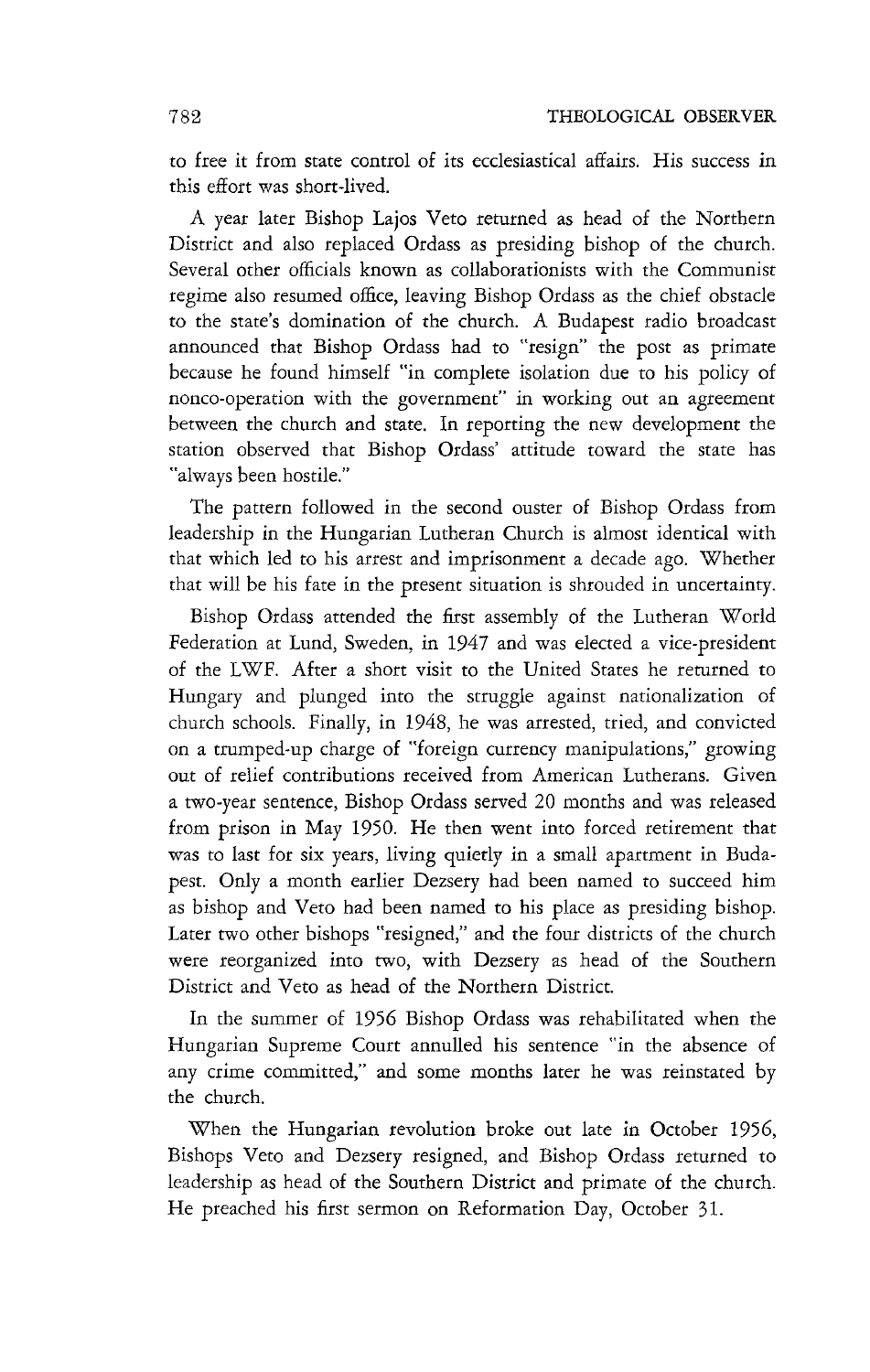Last summer the Kadar government of Hungary gave permission to Bishop Ordass and five other Lutheran leaders to attend the third assembly of the Lutheran World Federation at Minneapolis, Minn., August 15-25. Bishop Ordass preached at the opening service of the assembly to an audience of some 18,000 persons and also spoke at the closing rally of the assembly before a crowd of more than 100,000 on the grounds of the State Capitol in St. Paul. As he was being driven from Minneapolis to St. Paul with a police escort, Bishop Ordass noted the date was August  $25 - 10$  years to the day that he had last had a police escort when he was arrested and jailed by the Hungarian government.

*Detroit, Mich.-Dr.* Raymond W. Wargelin of Hancock, Mich., was unanimously elected to his second term as president of the Finnish Evangelical Lutheran Church or Suomi Synod at its 69th convention here.

Dr. Wargelin has been vice-chairman (since its formation in December 1956) of the Joint Commission on Lutheran Unity, through which the Suomi Synod is engaged in merger negotiations with the United Lutheran Church in America, the Augustana Lutheran Church, and the American Evangelical Lutheran Church.

Madras. - India's Lutheran theologians are carefully studying a new statement from the Church of South India on the ministry and the episcopacy to see if it affords ground for agreement between the two groups. The CSI statement is aimed at breaking the deadlock which developed in its theological talks with the Lutherans when they failed, at their 1956 meeting, to reach a common position on this subject. Since then the theological commissions of the CSI and the Federation of Evangelical Lutheran Churches in India have held no further joint sessions.

In its statement, which was approved by the executive body of the Church's synod, the CSI theological commission said in effect that: ( 1) "For the shepherding and extension" of the church, there is needed a system of bishops "as episcopacy has been accepted in the church from early times." (2) The church's ministers must be ordained by bishops, and its bishops must be consecrated by other bishops, to "effectively maintain continuity with the historic episcopate."

It said that CSI "does not consider episcopal ordination essential for a valid ministry." However, it asserted also that "in view of the place which the historic episcopate has held from early times, and still holds, throughout a large part of Christendom, there cannot be a uni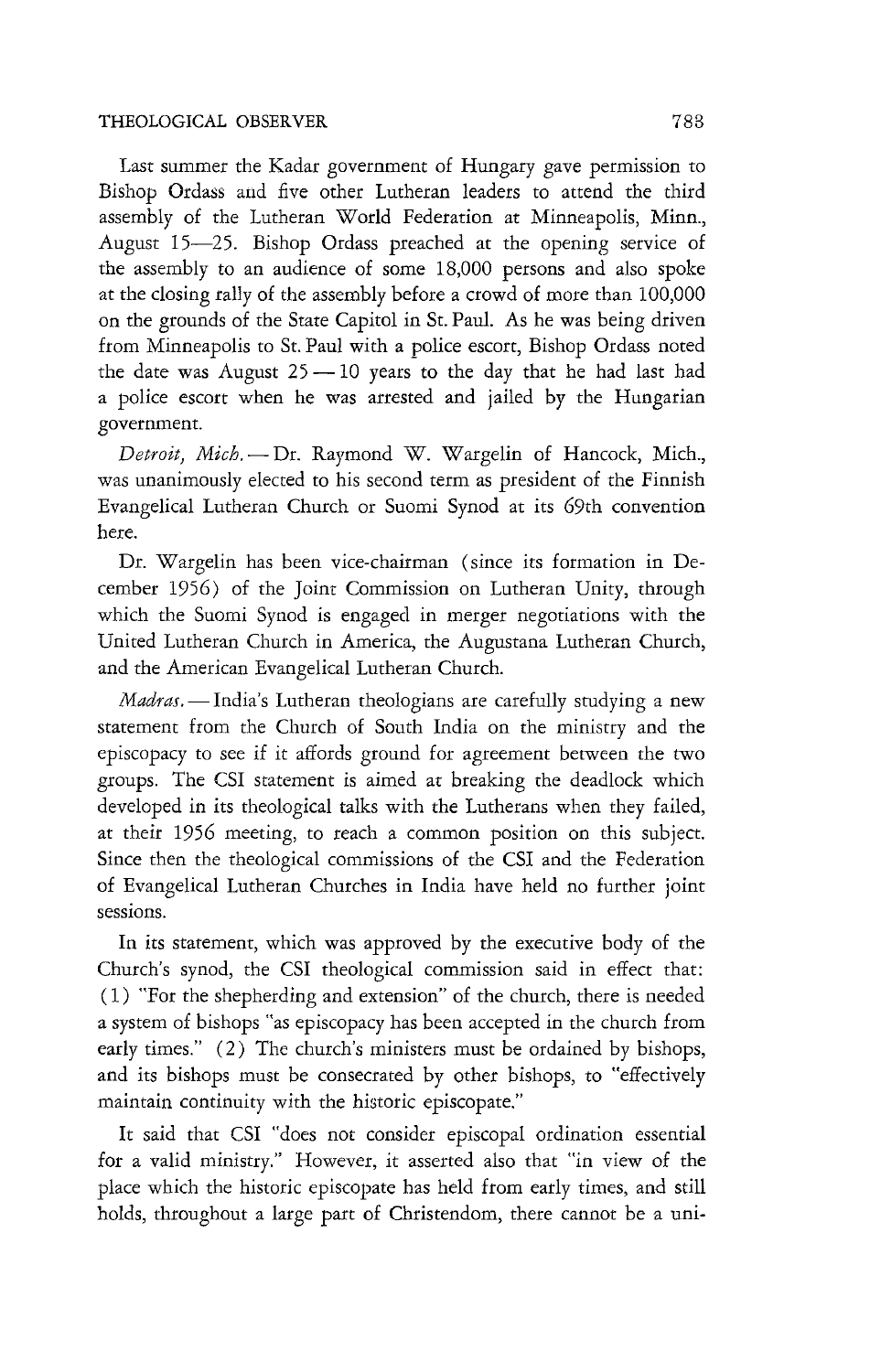versally accepted ministry which does not include the historic episcopate as one element." It explained that the CSI's "historic episcopate" is not bound to "any particular interpretation of episcopacy or to any particular view or belief concerning orders of the ministry."

In a statement on the ministry presented at the April 1956 joint meeting in Bangalore, the CSI had stressed that in any wider union it was "most unlikely that we shall be led to abandon the historic episcopate," which it had "inherited" as a "gift" from the Anglican Church in India. However, at that time also, the CSI said its acceptance and retention of "the historic episcopate" did not depend upon "the acceptance of any doctrine of apostolic succession."

The new document was drafted in reply to three questions posed to the CSI by FELC executive committee in October 1956 after the former's earlier statement was rejected by the Lutherans. The questions were: (1) What is the meaning of the historic episcopate? (2) In what does the continuity of the ministry lie? (3) What constitutes validity of the ministry?

While numerous Lutheran churches have an episcopal organization and some of these churches claim that their bishops' line of consecration can be traced to apostolic times, Lutheran theologians generally have held that the presence of such bishops is not essential to the existence of the true church of Christ and the validity and continuity of its ordained ministry. "The unity and the continuity of the church," the Lutherans had told the CSI, "depend upon the church's adhering faithfully to the Gospel of Christ and its sacraments."

Prior to 1956 commissions representing the FELC and CSI had met together for theological discussions about once a year since 1948, the year after the latter was formed by the merger of groups of Anglican, British Methodist, Presbyterian, Reformed, and Congregational origin. Out of these talks had come a series of agreed statements on the Law and the Gospel, the doctrine of election, the relation of creedal and confessional statements to the being of the church, and the doctrine of the Lord's Supper.

Except for the India Mission of The Lutheran Church-Missouri Synod, the Lutheran churches of India have not been represented directly in these talks, but through the Federation. This body's membership includes 10 Indian churches and five co-operating missions.

 $Warsaw$ . - Poland's largest Protestant church, held by the government for its own use for a decade after World War II, has been reconsecrated to religious purposes by this country's Lutheran Church.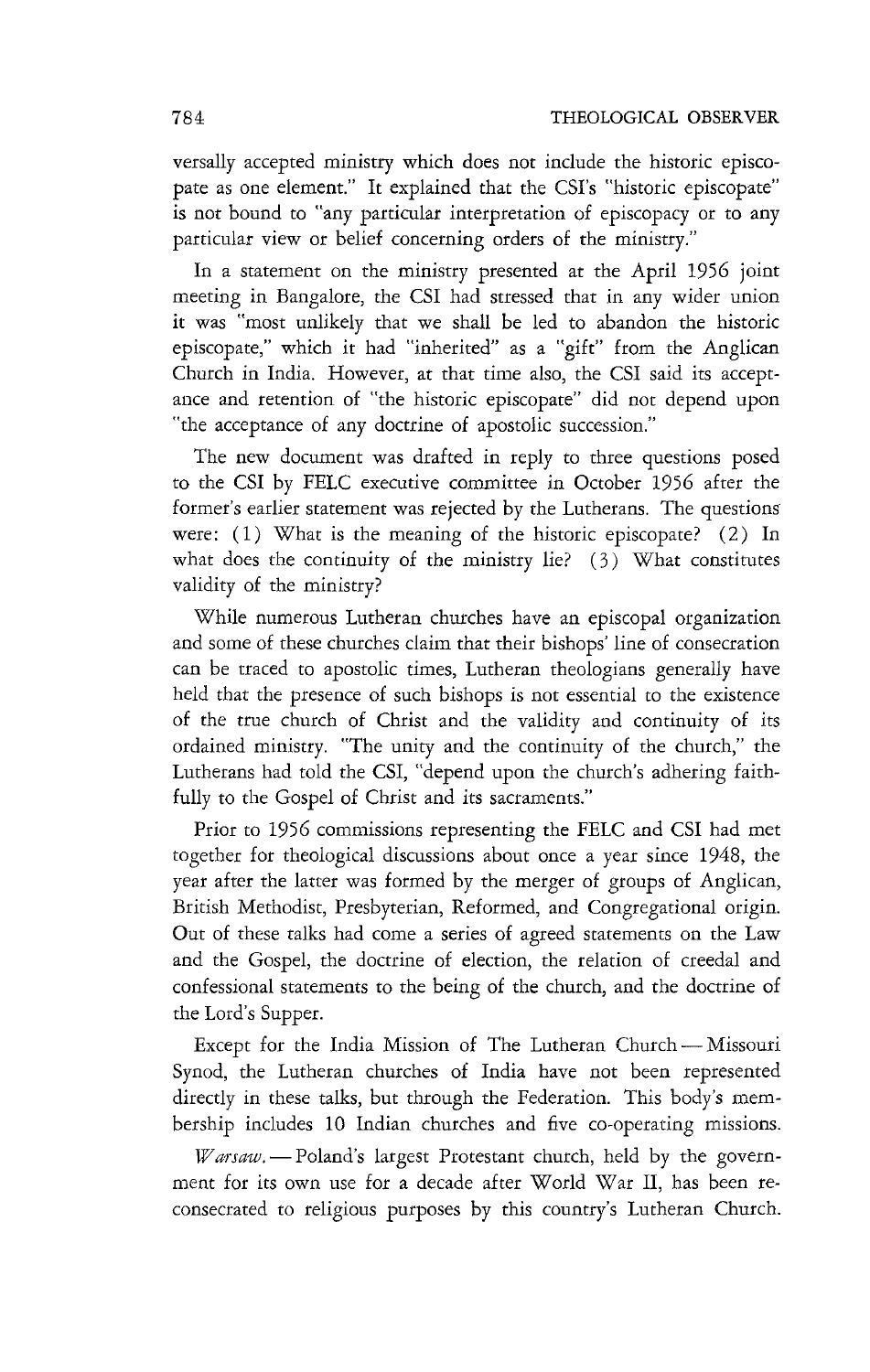Badly damaged by bombs during the war, Holy Trinity Church in downtown Warsaw underwent restoration that was begun by the Polish state in 1947 and completed by the Lutheran Church after it recovered use of the building in 1956. Among the speakers at the rededication was Dr. Franklin Clark Fry of New York, president of both the United Lutheran Church in America and the Lutheran World Federation.

"Our lives today are filled with fear," he told the gathering of 5,000 which packed the edifice. "But thank God for a house in which you can speak with Him and He with you."

Officiating at the reconsecration was Bishop Hanns Lilje of Hannover, presiding bishop of the Evangelical Lutheran churches in Germany and former LWF head. Funds from the LWF helped the Polish body, whose name is the Evangelical Church of the Augsburg Confession, to repair the structure.

*New York.* - A statement deploring the ouster of Bishop Ordass as head of the Southern District of the Lutheran Church of Hungary has been issued by the Lutheran World Federation.

Following is the complete text of the statement:

The Lutheran World Federation sees the removal of Bishop Lajos Ordass from his last official position in the church life of his country merely as the culmination of a chain of events that have been taking place over several months under pressure from the Hungarian government.

We deplore that Bishop Ordass has been deposed from ecclesiastical leadership of a diocese that was righrly his, but the esteem in which this stalwart and truly Christian figure is held all over the world is undiminished. Indeed our admiration for the constancy of his spirit grows and grows.

Bishop Ordass' status as first vice-president of the Lutheran World Federation is in no way affected by this development, of course, and remains unchanged.

BRIEF ITEMS FROM "RELIGIOUS NEWS SERVICE"

*Bronxville, N.Y.* - The Lutheran Church - Missouri Synod's Atlantic District adopted a resolution at its annual meeting here asking that synod cadets at West Point be permitted to worship "according to the practices of their church."

Although a Lutheran traveling chaplain has been available to the U. S. Military Academy, the resolution pointed out, Lutheran students have been "coerced" into attending nondenominational Protestant services at the school.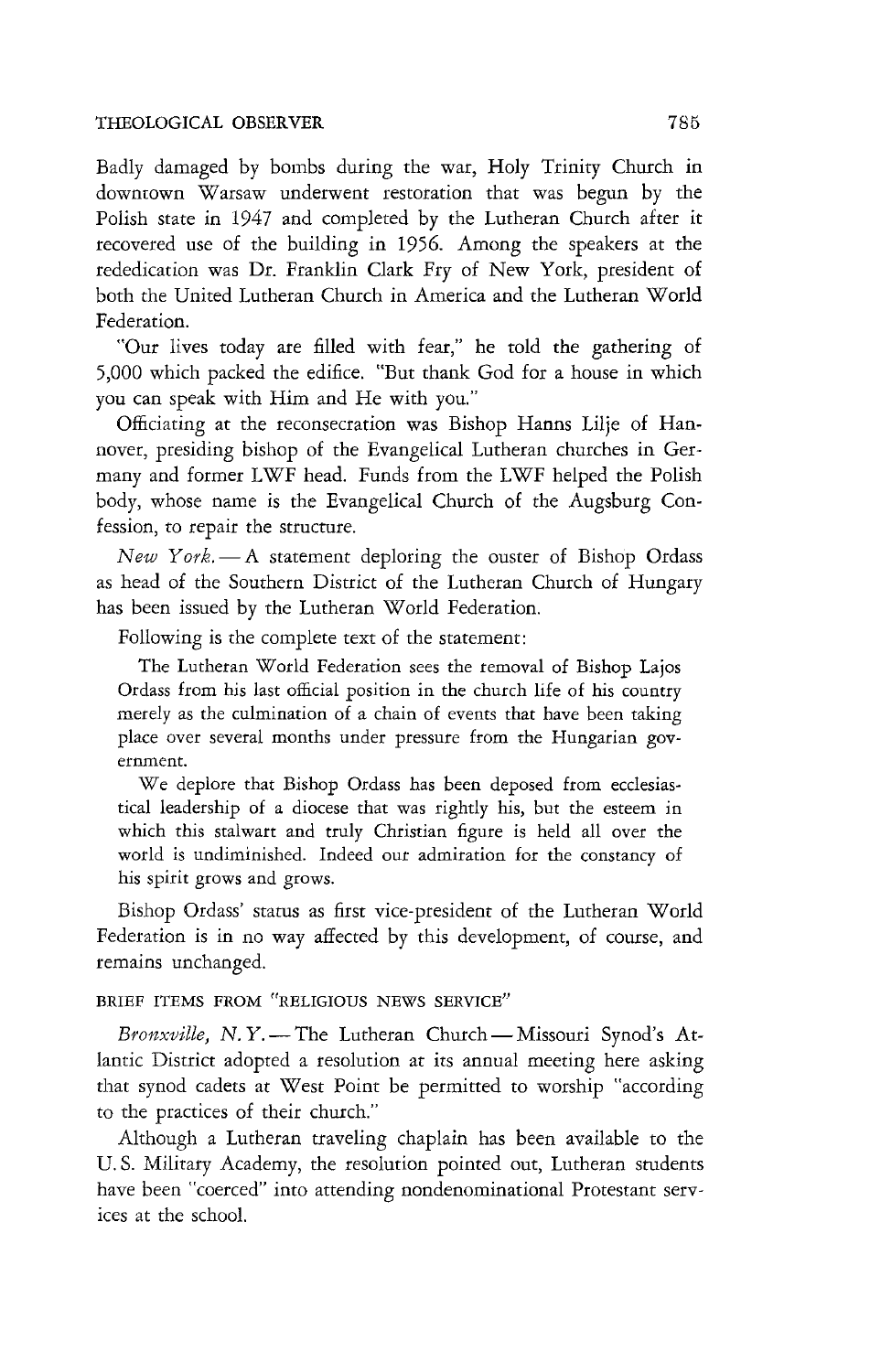West Point has two sets of chaplains: an Army chaplain for the regular Army personnel and a civilian chaplain for cadets. Traditionally, the civilian chaplain has been a Protestant Episcopal clergyman.

*Jamestown*, N.Y. - In a move to strengthen its institutions of higher learning, the Augustana Lutheran Church, meeting here for its 99th annual synod, voted to observe its centennial in 1960 by presenting a thankoffering of \$4,500,000 to its colleges and seminary.

According to a plan which received unanimous approval from 600 delegates attending the synod, three colleges will receive one million dollars each from the appeal. They are Augustana College, Rock Island, Ill.; Gustavus Adolphus College, St. Peter, Minn., and Upsala College, East Orange, N. J. Another million dollars will be divided between Bethany College, Lindsborg, Kans., and Luther Junior College, Wahoo, Nebr.

Earmarked for a new Lutheran college recently launched as a cooperative effort in California is the sum of \$100,000, while Pacific Lutheran College in Parkland, Wash., an institution of the Evangelical Lutheran Church, will receive \$25,000, and Texas Lutheran College, Seguin, Tex., operated by the American Lutheran Church, will be given \$5,000.

The Synod voted that \$150,000 be appropriated for the National Lutheran Council's division of college and university work for its ministry on nonchurch campuses; \$100,000 to Augustana Theological Seminary, Rock Island, Ill.; and \$120,000 to the Board of Christian Higher Education for scholarships, pilot projects, and Canadian Lutheran seminary.

Dr. O. V. Anderson of Chicago, president of the Central Conference and chairman of the general centennial anniversary committee, informed the Synod that an intensive educational campaign emphasizing the significance of Christian higher education will be carried into 1,200 Augustana congregations during 1959, and the \$4,500,000 appeal will be launched in 1960, the 100th anniversary of the church.

*Milwaukee, Wis.* - Members of The Lutheran Church - Missouri Synod were warned here to be cautious about joining college fraternities and sororities, "many of which use Christless prayers in their meetings." Boy Scout membership and YMCA and YWCA participation, however, do not "necessarily" constitute a "denial of the (Christian) faith," a Synod report declared.

The report, based on a study by an official synodical committee, was disclosed at the 30th convention of the church's South Wisconsin District at Concordia College.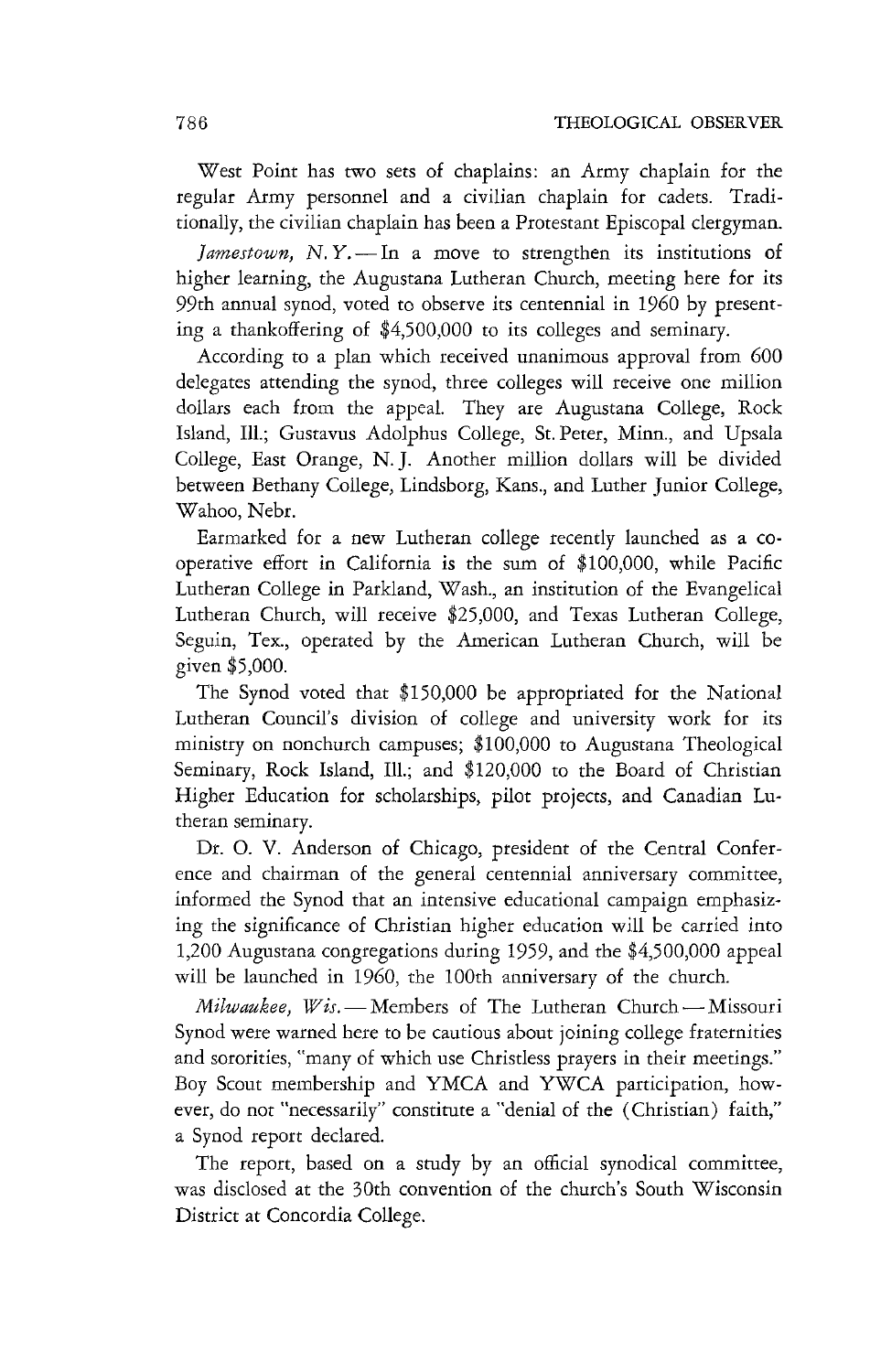In presenting the report, the Rev. J. W. Acker of Hammond, Ind., said the committee adopted a "middle of the road" position on the controversial issue of communicants' joining "secret fraternal benefit societies."

The committee included in its classification of societies, fraternal lodges, veterans' organizations, and labor unions, besides college fraternities, the Boy Scout movement, and the Y's.

Mr. Acker said the committee frowned upon all societies which engage in "unionistic" functions. He defined "unionism" as the ''practice of religion without doctrinal agreement as a prior consideration."

He explained that the synod neither approves nor disapproves of the Boy Scout movement, in which. participation is left up to the individual congregation.

Scouting is one of the issues which has produced sharp controversy between the Missouri Synod and the Evangelical Lutheran Joint Synod of Wisconsin and Other States, both members of the Synodical Conference of North America. The Wisconsin Synod strongly objects to the scouting movement.

Mr. Acker said participation in the movement "does not interfere with or weaken the congregational program of youth training."

While discouraging membership in college social fraternities and sororities, the committee saw no objection to professional and honorary societies, which "almost without exception have no religious elements in their rituals."

On the other hand, Mr. Acker said, in examining rituals of the social groups, the committee found expressions "reflecting natural religion, self-righteousness, and snobbery" as well as prayers which "usually involve members in unionistic practices."

Also approved by the committee were veterans' groups and labor unions, which, the minister said, have no "unionistic" functions.

Certain lodges, like the Masons, were disapproved by the church group, which urged Synod members not to join them. It said the Masonic Lodge, where "any God will do," puts the Bible "on the same plane with the great books of the other world religions."

While the Y's may be called "unionistic" because they "arbitrarily select only certain Christian teachings as essential," the committee said, they have a system of associate membership whereby those wishing to use their facilities need not necessarily "enter into spiritual union" with the associations.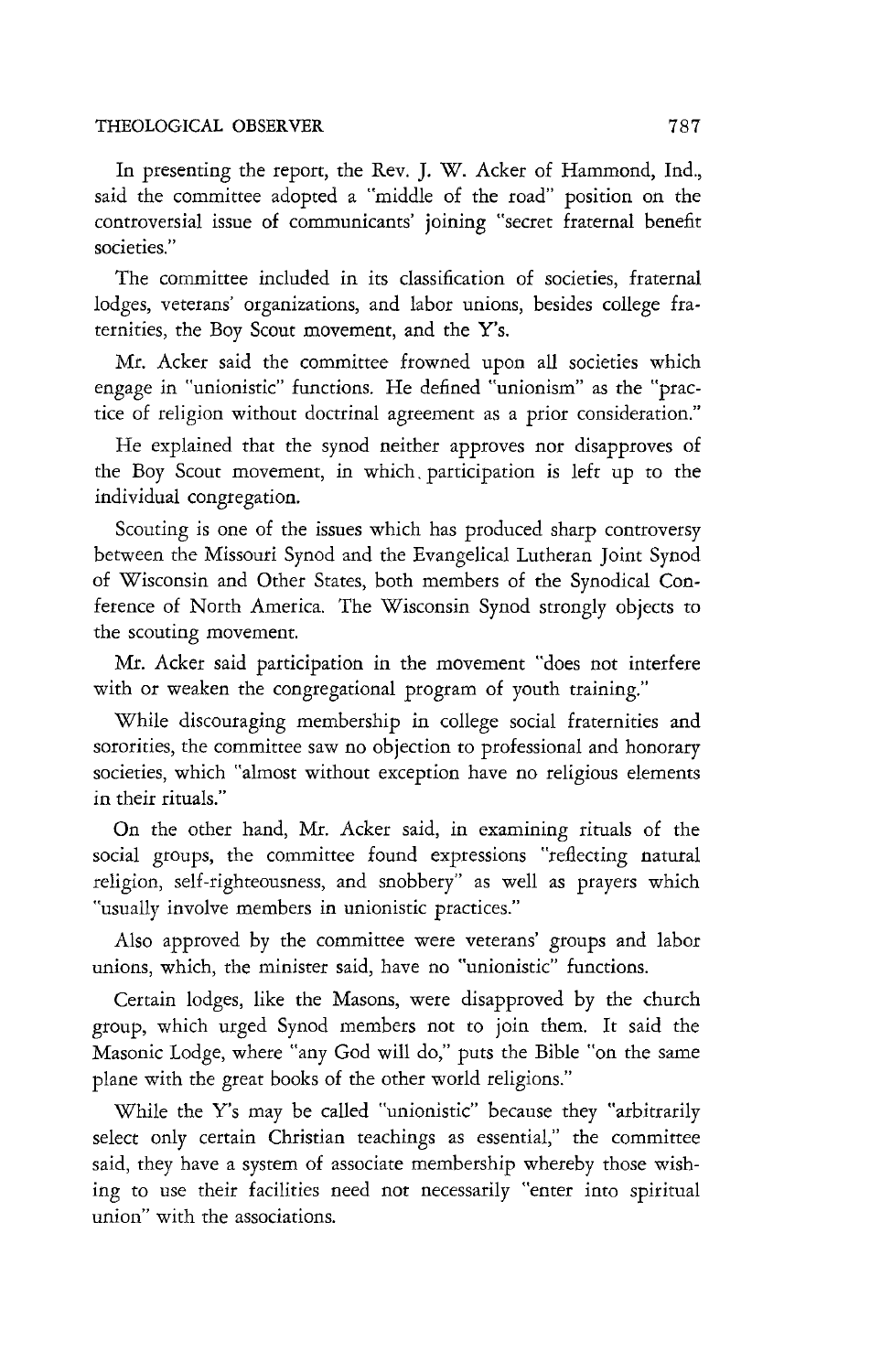Societies like the Rotary, Kiwanis, and Lions were given a clean bill of health by the committee because the "only trace of religion at their gatherings may be a table prayer."

*New York.* - The United Lutheran Church in America will spend \$350,000 for the development of projects in eight foreign mission fields. Dr. Earl S. Erb, executive secretary of the denomination's Board of Foreign Missions, which made the allocations, said the funds will be used to build and maintain schools and medical centers in Argentina, British Guiana, Hong Kong, India, Japan, Malaya, Liberia, and Uruguay.

At the same time it was announced that the Rev. E. Dale Click, associate director of evangelism of the Board of Social Missions, will conduct a two-month evangelism mission in Argentina, a program sponsored by the board. Primary purpose of Pastor Click's trip will be to create a year-round evangelism program which the local congregations can direct.

In listing the major allocations for the foreign missions program, Dr. Erb said that \$85,000 was pledged to assist the church in Hong Kong to erect a \$241,000 Lutheran Center. The Vellore Christian Medical College in southern India, which is known as one of the most effective medical centers in Asia, will receive \$24,000 as part of the board's five-year plan, under which the ULCA gives \$20,000 each year for the school's operation. A total of \$34,700 was allocated for the construction of two elementary schools in British Guiana.

In the field of education, \$37,000 was earmarked to facilitate the creation of a preseminary school in Jose C. Paz, a suburb of Buenos Aires, Argentina. Dr. Erb said the school was essential in order to get qualified students to enter Argentina's seminaries.

The board also granted 26 scholarships to students in British Guiana for study abroad. Most students will attend United Lutheran colleges in the United States. The scholarships were given in co-operation with the ULCA's Board for Higher Education.

About \$168,000 of the total sum will be used on numerous smaller projects in the church's foreign mission field, Dr. Erb said.

Berlin. - East Germans crowded St. Mary's Church in the Soviet Sector here to attend a concert given by a chorus of theological students from Concordia Seminary, Springfield, Ill. The choir was believed to be the first church choral group to sing in East Berlin since the Communists took over that part of the city. Members of The Lutheran Church - Missouri Synod, the seminarians were on a six-week tour of Europe to give 30 concerts in 12 countries.